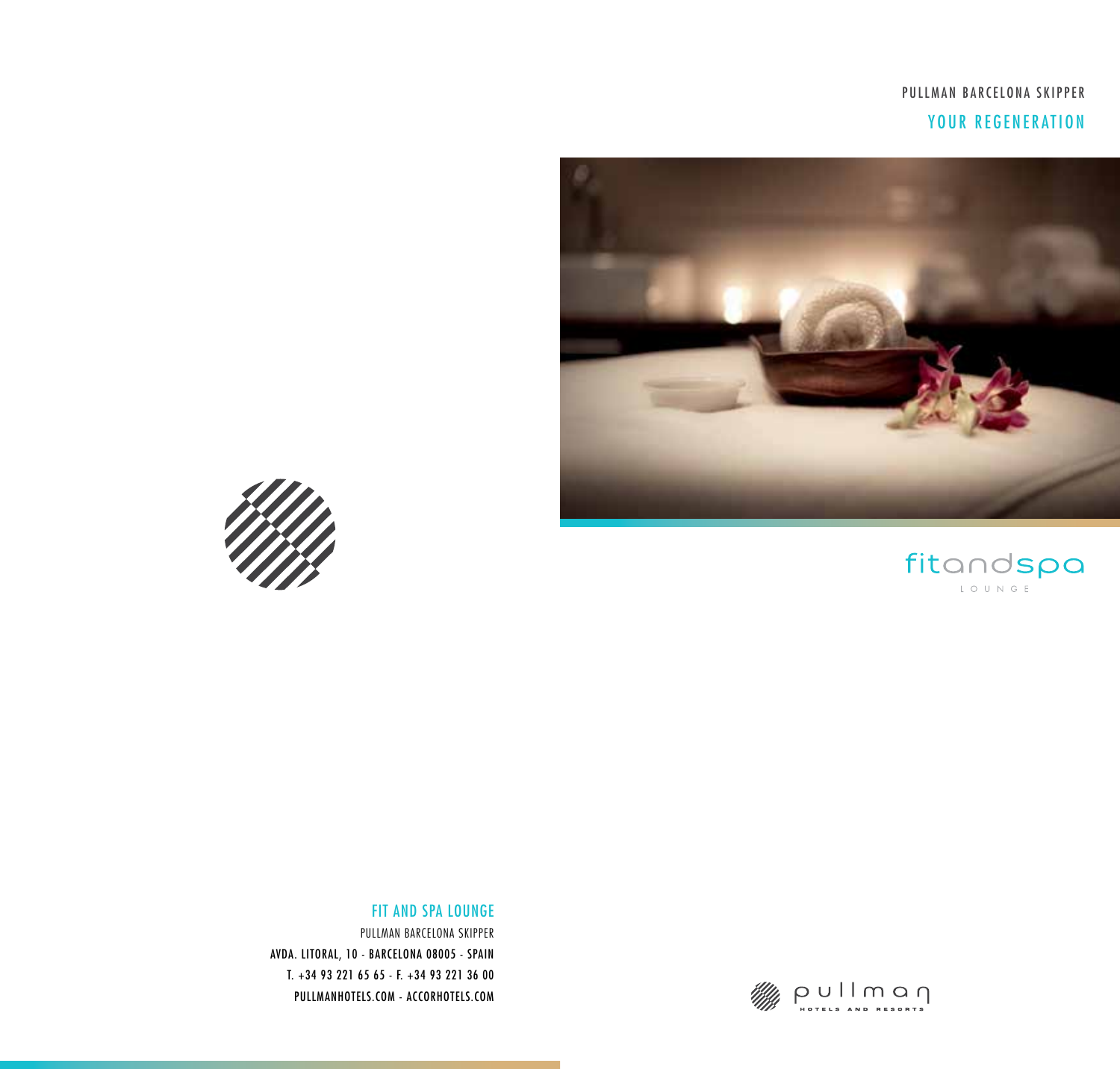Immerse yourself in an ambiance of harmony and balance: fitandspa lounge, a space where to experience serenity of body and mind.

In all our treatments we use the prestigious french spa brand Payot®. Laboratoires Payot encompas the legacy of dr. Nadia Payot and cutting-edge research.

We are on floor -1. To reach us from your room, please dial 2600.

Please check with reception our opening hours.

We have 2 treatment booths and a hydromassage spa bath.

#### *FLASH WATER CIRCUIT*

Sauna, steam bath, aromatherapy and chromotherapy shower, cyclonic shower and ice fountain €25 per person Included with any of our treatments

Déjate envolver por una energía de armonía y equilibrio: fitandspa lounge, un espacio de calma que invita a experimentar la serenidad en cuerpo y mente.

Todos nuestros tratamientos llevan el sello de la prestigiosa marca francesa para spas Payot®, el legado de la dra. Nadia Payot hoy en día a la vanguardia en investigación y cuidado de la piel.

Estamos en la planta -1. Para contactarnos desde la habitación, por favor marca el 2600.

Consulta nuestros horarios en recepción.

En el spa disponemos de 2 cabinas de tratamientos y bañera de hidromasaje spa.

#### *CIRCUITO FLASH DE AGUAS*

Sauna, baño vapor, ducha aromaterapia y cromoterapia, ducha ciclónica y fuente de hielo 25€ Por persona Gratuito con cualquiera de nuestros tratamientoss

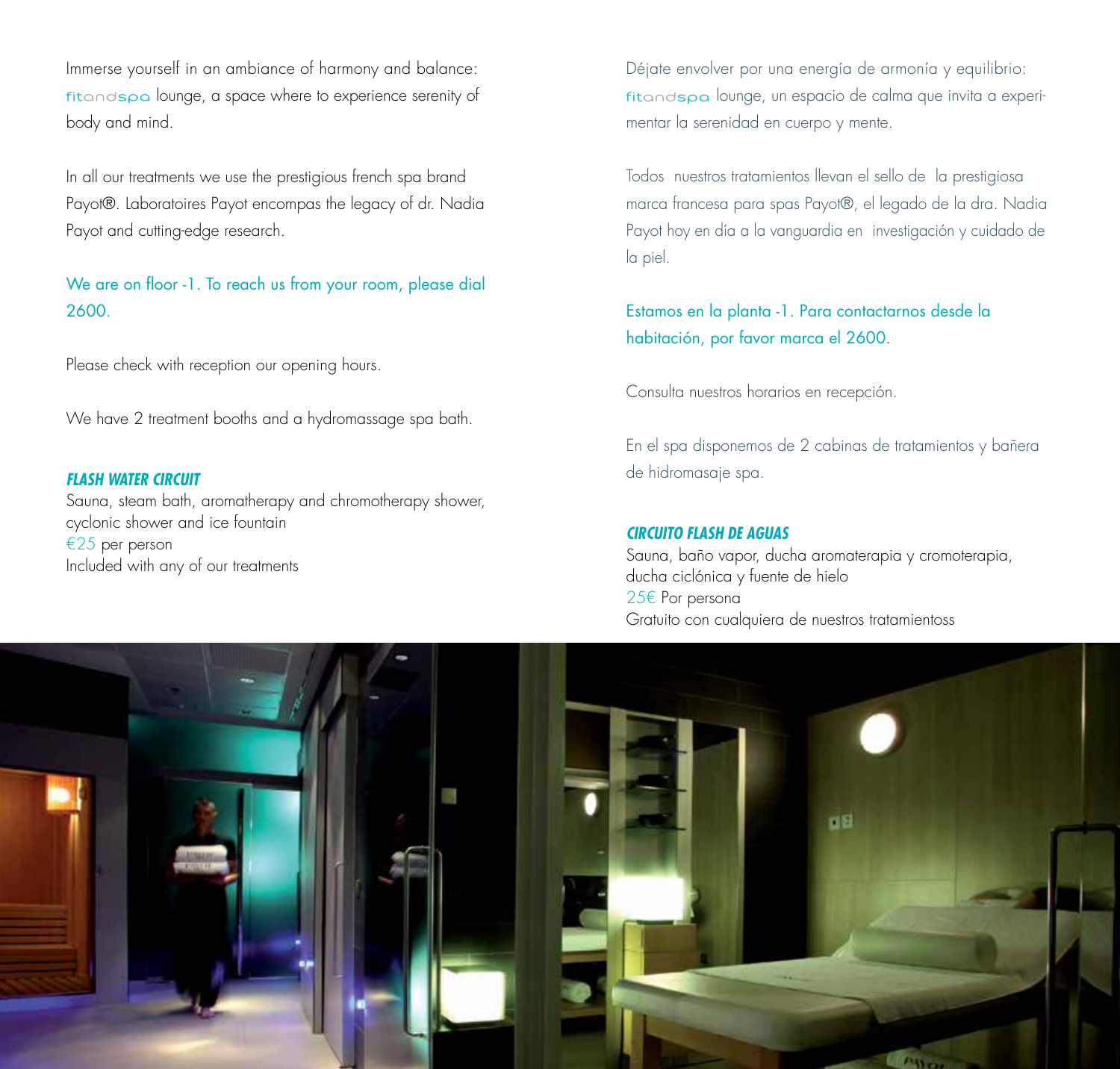# MASSAGES

| FLASH<br>Away from the daily grind, give yourself 30<br>minutes of peace.                                                                                                                                              | 30 min.                                                             | 50€            |
|------------------------------------------------------------------------------------------------------------------------------------------------------------------------------------------------------------------------|---------------------------------------------------------------------|----------------|
| <b>FOOT REFLEXOLOGY</b><br>This technique uses finger pressure and<br>massage applied to the different areas of the<br>micro-system reflected on the feet to transmit<br>a sensation of well-being to the entire body. | 45 min.<br>65€<br>85€<br>$60$ min.<br>With neck and head<br>massage |                |
| <b>AROMA BODY RELAX</b><br>Full body massage that combines the manual<br>technique with Payot® aromatherapy to<br>enhance the effects of the holistic therapy.                                                         | 50 min.<br>60 min.                                                  | 85€<br>95€     |
| SPORT MASSAGE<br>If exercise is part of your daily routine, our<br>massage will help you to keep fit and tone<br>your muscles.                                                                                         | $60$ min.<br>$90$ min.                                              | 100€<br>120€   |
| STOP JET LAG<br>Before or after travelling, this is a very<br>relaxing body massage with warm essential<br>oils and pleasantly warm aromatic towels<br>that culminates in a revitalising facial<br>massage.            | 75 min.                                                             | 110 $\epsilon$ |
| <b>ENERGY BALANCE</b><br>A combination of different massage<br>techniques that cover the body's meridians<br>and energy points to restore balance and<br>make your energies flow harmoniously.                         | 75 min.                                                             | 110€           |
| <b>HARMONIE D'ESPRIT</b><br>Let yourself be carried away to rejoin your<br>sense of inner peace.<br>A long full body relaxing massage with<br>essential oils by Payot®.                                                | 90 min.                                                             | $115 \in$      |

## MASAJES

| FLASH<br>Escapar del ajetreo diario y regalarse 30<br>minutos de tranquilidad, un paréntesis que<br>tu cuerpo agradecerá.                                                                                               | 30 min.                                                 | 50€            |
|-------------------------------------------------------------------------------------------------------------------------------------------------------------------------------------------------------------------------|---------------------------------------------------------|----------------|
| REFLEXOLOGÍA PODAL<br>Esta técnica manual masajea y presiona<br>diferentes zonas de los pies y la sensación<br>de bienestar se transmite al resto del cuerpo.                                                           | $45$ min.<br>60 min.<br>Con masaje<br>cráneo-encefálico | 65€<br>85€     |
| <b>AROMA BODY RELAX</b><br>Masaje corporal completo que combina<br>técnica manual y aromaterapia Payot®<br>para incrementar los efectos de la terapia<br>holística.                                                     | 50 min.<br>60 min.                                      | 85€<br>95€     |
| <b>MASAJE DEPORTIVO</b><br>Si el ejercicio forma parte de tu<br>rutina diaria, nuestro masaje será un<br>complemento ideal para el mantenimiento<br>físico y la tonificación muscular.                                  | 60 min.<br>90 min.                                      | 100€<br>120€   |
| <b>STOP IET LAG</b><br>Masaje corporal a base de aceites<br>esenciales calientes y toallas aromáticas<br>agradablemente cálidas<br>que culmina con un reparador masaje<br>facial. Ideal para antes o después del viaje. | 75 min.                                                 | 110 $\epsilon$ |
| EQUILIBRO DE ENERGÍAS<br>Combinación de diversas técnicas de<br>masaje que recorren los meridianos y<br>puntos energéticos del<br>cuerpo para reequilibrar y hacer fluir<br>armónicamente nuestras energías.            | $75$ min.                                               | 110 $\epsilon$ |
| HARMONIE D'ESPRIT<br>Déjate llevar a un espacio en calma donde<br>reencontrar la paz interior.<br>Masaje relajante 90' a base de aceites                                                                                | 90 min.                                                 | 115 $\epsilon$ |

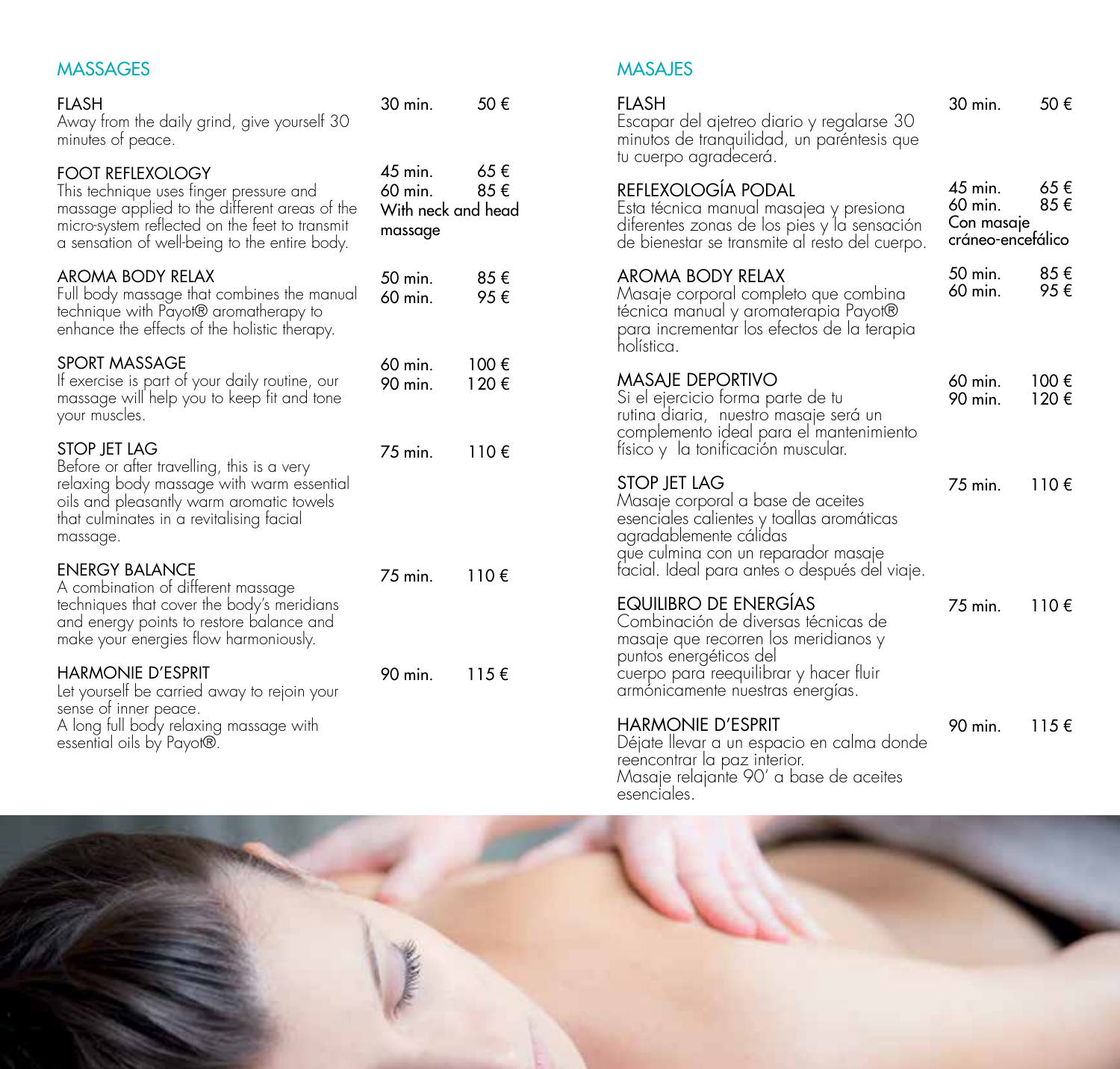# FACIAL CARE

| <b>BALANCING CARE</b><br>Vegetable and mineral extracts help to<br>restore and balance the needs of your skin.<br>We have three options available:<br>Moisturising treatment<br>Purifying treatment<br>Sensitive treatment                                   | 60 min.            | 90 €        |
|--------------------------------------------------------------------------------------------------------------------------------------------------------------------------------------------------------------------------------------------------------------|--------------------|-------------|
| <b>SMOOTHING CARE</b><br>The combination of hyaluronic acid, a<br>natural constituent of the dermis, and<br>argireline smoothes wrinkles and expression<br>lines, moisturises the skin and restores its<br>natural glow.                                     | 75 min.            | 115€        |
| ANTI-AGING CARE<br>Cosmetic lifting treatment that activates the<br>cellular metabolism and strengthens the<br>subcutaneous support fibres.                                                                                                                  | 75 min.            | 115€        |
| PARFAITE EXPERIENCE<br>Perfect for him. Perfect for her.<br>A luxurious treatment that reinforces the<br>results of the Smoothing and Anti-Aging<br>treatments and stimulates the<br>face brightness and radiance. The highest<br>expression of beauty.      | 90 min.            | 150€        |
| OPTIMÄLE CARE<br>A selection of minerals and nutrients<br>replenish deficiencies and give energy to<br>a man's skin, while providing protection<br>against daily stress.                                                                                     | 60 min.            | 90€         |
| <b>FLASH ECLAT CARE</b><br>Cocktail of antioxidant superfruit vitamins,<br>goji berries and cranberries, to revitalise<br>tired or toneless skin.                                                                                                            | 45 min.            | 75 €        |
| EYES CONTOUR<br>Triple performance: wrinkles and fine<br>lines, dark circles and under-eye puffiness.<br>Smoothes signs of fatigue and brings back<br>the brightness of your eyes.                                                                           | 30 min.<br>60 min. | 55 €<br>90€ |
| 10% DISCOUNT<br>If you want to continue your skin care at<br>home we will give you advice about the<br>different lines Payot® offers.<br>Benefit from 10% discount on any of our<br>face care treatments with the purchase of<br>one of our Payot® products. |                    |             |

# CUIDADO FACIAL

| <b>CUIDADO EQUILIBRANTE</b><br>El aporte de extractos vegetales y minerales<br>ayuda a normalizar y compensar las<br>deficiencias de la piel. Disponemos de tres<br>opciones:<br>Cuidado Hidratante<br>Cuidado Purificante<br>Cuidado Sensible                     | 60 min.            | 90 €       |
|--------------------------------------------------------------------------------------------------------------------------------------------------------------------------------------------------------------------------------------------------------------------|--------------------|------------|
| <b>CUIDADO ALISANTE</b><br>La combinación de ácido hialurónico y<br>argireline nos permite ofrecer una acción<br>de alisado sobre las arrugas y líneas de<br>expresión, devolviendo luminosidad a la piel<br>e hidratándola.                                       | 75 min.            | 115€       |
| CUIDADO ANTI-AGING<br>Tratamiento lifting-cosmético que activa el<br>metabolismo celular y refuerza las fibras de<br>sostén subcutáneas.                                                                                                                           | 75 min.            | 115€       |
| <b>CUIDADO PARFAITE EXPERIENCE</b><br>Perfecto para él. Perfecto para ella.<br>Lujoso tratamiento que potencia los resultados<br>de los cuidados Alisante y Anti-aging y<br>además aporta esplendor e iluminación al<br>rostro. La máxima expresión de la belleza. | 90 min.            | 150€       |
| <b>CUIDADO OPTIMÂLE</b><br>Minerales y oligoelementos escogidos<br>permiten remineralizar y dotar de energía a<br>la piel del hombre, así como de resistencia<br>frente a las agresiones diarias.                                                                  | 60 min.            | 90€        |
| <b>CUIDADO FLASH ÉCLAT</b><br>Cócktail de vitaminas antioxidantes a base<br>de extractos de baya de goji y arándanos<br>que devuelven el brillo a la piel cansada y<br>sin tono.                                                                                   | 45 min.            | 75 €       |
| CONTORNO DE OJOS<br>Triple acción: ojeras, bolsas y líneas de<br>expresión. Suaviza los signos de cansancio y<br>devuelve vitalidad a la mirada.                                                                                                                   | 30 min.<br>60 min. | 55€<br>90€ |
| DESCUENTO 10%<br>Para continuar el cuidado facial en casa<br>podemos aconsejarte el producto Payot®<br>que tu piel más necesite.<br>Dispones de un descuento del 10% en<br>nuestros cuidados faciales por la compra de<br>cualquier producto Payot®.               |                    |            |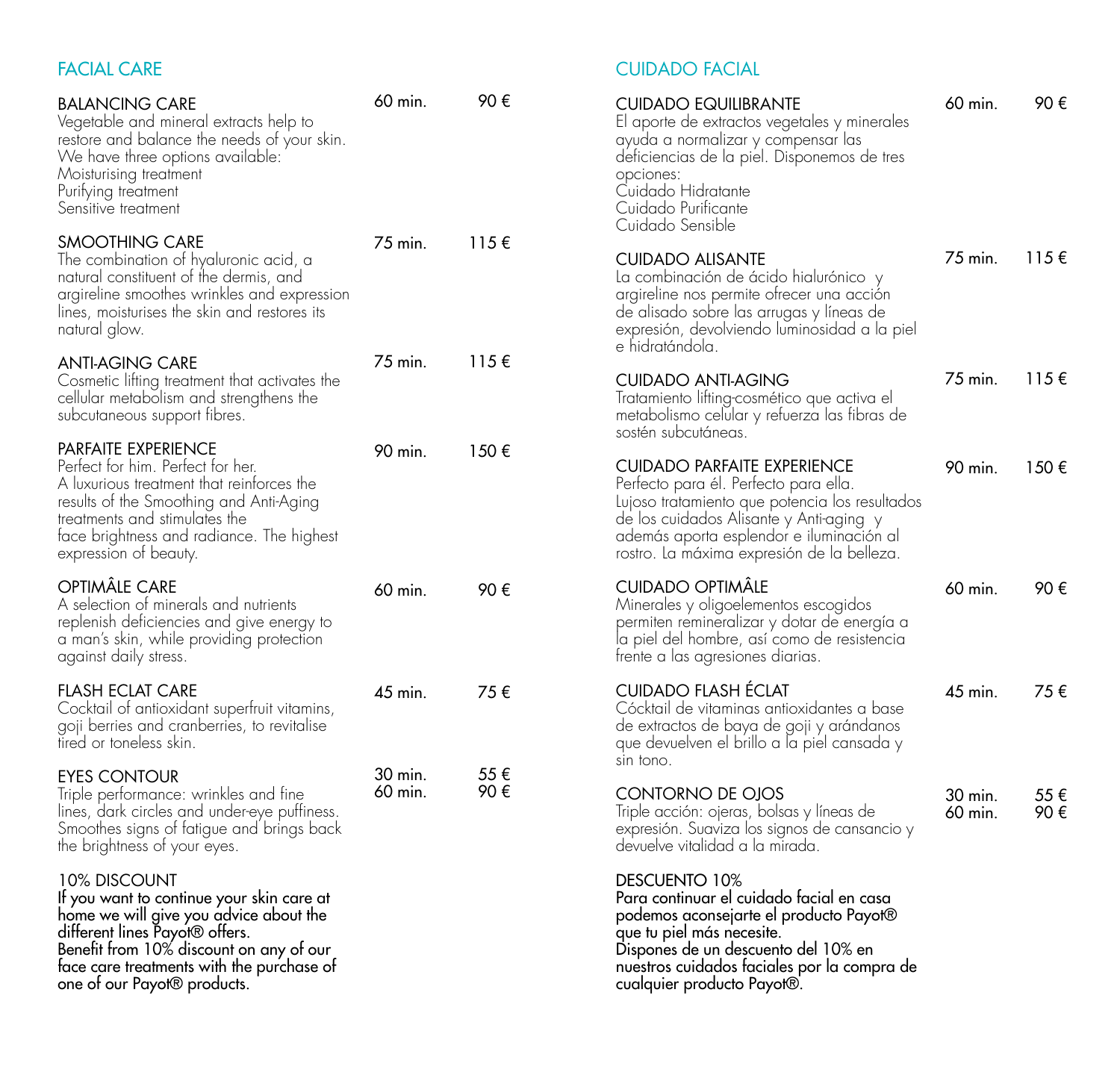## BODY RITUALS

#### BODY EXFOLIATION

Optimal preparation of the skin for subsequent body treatments

or simply a pleasant, purifying maintenance treatment that leaves your skin radiant and smooth.

## BODY MASK

The combination of minerals and active ingredients penetrates the skin's surface to provide each type of skin with the nutrients it needs.

### RITUAL ELIXIR

Luxurious and effective skin regeneration Experience Elixir by Payot® : a body exfoliation with caviar extracts, myrrh oils, grapes and jojoba oil followed by the delicious myrrh and Amyris repairing Elixir mask. The treatment finishes with a soft and relaxing massage.

## **BALNEOLOGY**

The benefits the bath has on our health have been valued for centuries. Choose the option you prefer for our hydro massage tub or let us advice you.

20 min. 35 € hydromassage bath 60 min. 75 € 30 min. massage and hydromassage bath

30 min. 60 € 75 min. 130 € with body mask and final cream

 $45 \text{ min}$  80  $\in$ 75 min. 130 € With body exfoliation and final cream

90 min. 1 50 €

# RITUALES CORPORALES

## EXFOLIACIÓN CORPORAL

Preparación óptima de la piel para posteriores tratamientos corporales o simplemente un agradable mantenimiento purificador que consigue una superficie cutánea tersa y radiante.

# MÁSCARA CORPORAL

La combinación de minerales y principios activos penetra la superficie cutánea para aportar a cada tipo de piel los nutrientes que necesita.

#### RITUAL ELIXIR

Lujosa y eficaz regeneración cutánea Expériencie Elixir de Payot® que combina una exfoliación corporal a base de extracto de caviar, aceites de mirra, uva y jojoba y la deliciosa máscara reparadora Elixir de mirra y amyris. Como toque final un suave masaje.

30 min. 60 € 75 min. 130 € con máscara corporal y crema final

45 min. 80 € 75 min. 130 € con exfoliación corporal y crema final

90 min. 150 €

## **BAINFOLOGIA**

El baño ha sido valorado durante siglos por sus beneficios para la salud. Con nuestra bañera de hidromasaje te ofrecemos diferentes alternativas que te llevarán a un estado de bienestar y relajación.

20 min. 35 € Bañera hidromasaje 60 min. 75 € Masaje 30' y bañera hidromasaje